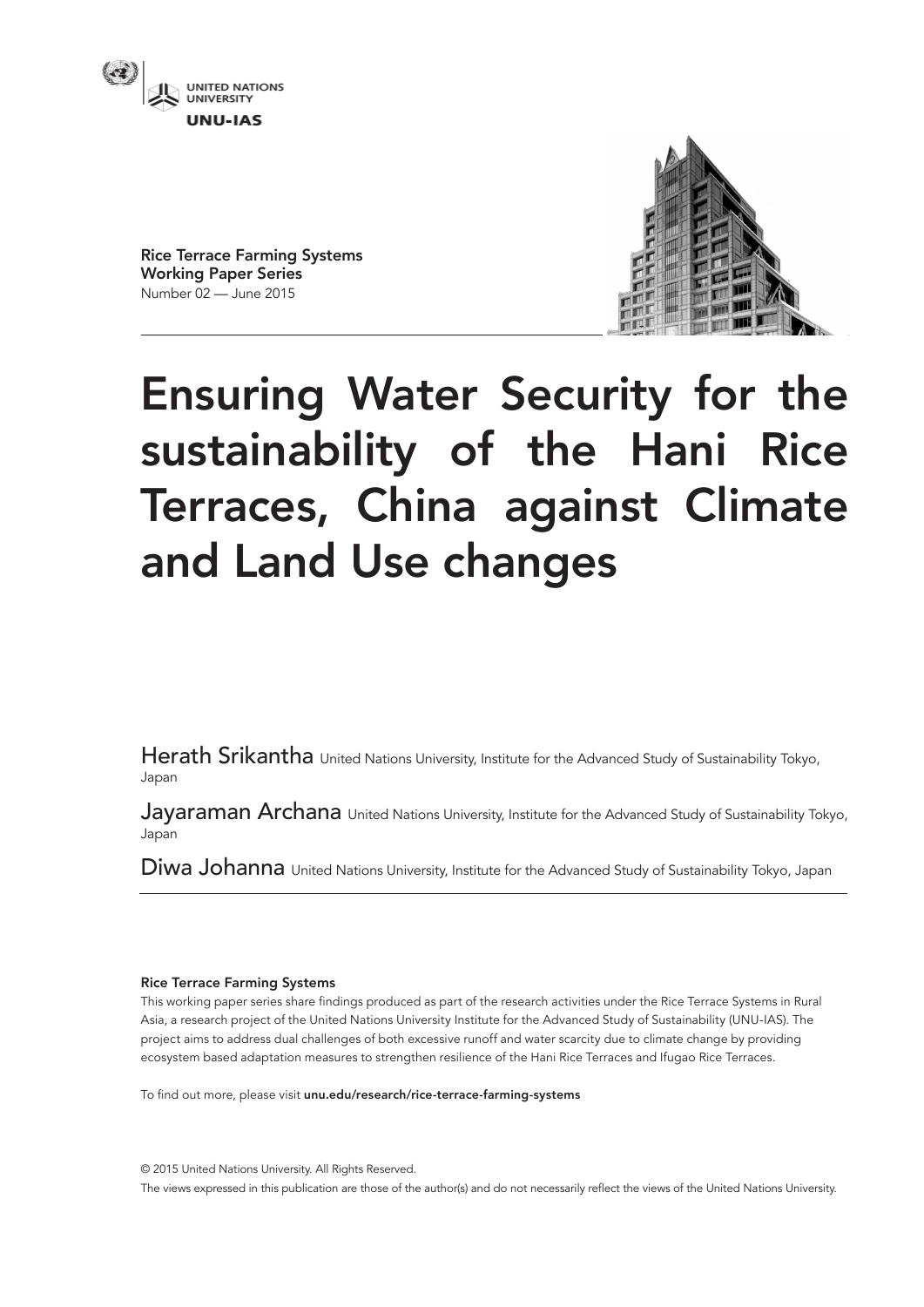## ABSTRACT

This study aims to assess the hydrological response of the selected study sites in the Hani Rice Terrace to climate change. Subsequently, it sets a process for analyzing a complex, interconnected hydrological system with varying topography and containing different landscape elements across different reaches for enhancing livelihoods of terrace communities. In the current analysis, instances of scarcity and periods of concentrated availability have been noticed, both in the upstream and the downstream reaches, under historical and future rainfall scenarios and demand changes. Reconciling water availability with equitable access has been identified as the most important issue that needs policy formulation and institutional arrangements. In this research, water scarcity index as a tool is used to idenity and understand threats to water security and is found to be an appropriate way of looking at overall changes in demand and supply. The analysis is conducted with available spatial data derived from satellite and global data sets complimented with field surveys, and estimates are expected to be representative. It is seen that the water scarcity index can also be used to identify periods in which action is required and show if interventions can really help solve a given problem in a simple manner.

## INTRODUCTION

Rice terraces are an important rice cultivation systems are well-suited for mountainous areas. As such, they are practiced widely in many parts of the Asia-Pacific. Mountain rice terraces have multiple benefits; they retain water within their walls and dikes made of compact soils and stones, conserve soil from erosion, create wet fields for intensive rice cultivation, and promote the sustainable development of mountain agriculture. For rural areas in general, rice terraces also play critical roles in shaping the landscape, and in soil and water conservation. The special ecological functions of rice terraces however are very much dependent on complex water management and are vulnerable to climate and envionmental change.

Recent studies show that climate change is expected to increase rainfall intensities and duration of droughts. While temperature forecasts show more or less consistent patterns in projections made by different Global Climate Change Models, the projections of future climate are very much subjected to assumptions made in the models related to physical processes, societal development trends, parameterization, model complexity, etc. Thus there is tremendous uncertainty in what the future climate could be. This is especially manifested in rainfall projections, which show large differences among the models. Such inconsistencies in rainfall projections make it difficult to make large investments in infrastructure such like large reservoirs and irrigation systems in rural areas for future water and food security. Fur-

thermore, climate change-induced changes in the weather pattern will have serious implications for rice production. According to recent studies, increased temperatures in the tropics can lead to spikelet sterility and reduction in yields. For rural communities that rely on rice production, the most appropriate response under these uncertainties would be to focus more on "soft" measures in combination with existing infrastructure. Improved ecosystem management for water conservation is often a cost-effective way to enhance resilience to climate change. Therefore, the general aim of the wider objective of this research is to develop ecosystem based measures and address future uncertainty caused by climate change by enhancing the resilience of the rice terrace system and reduce the risks of climate change induced-floods and drought.

This paper presents a process set for analyzing a complex, interconnected hydrological system with varying topography and containing different landscape elements across different reaches for enhancing livelihoods of terrace communities. In the current analysis, instances of scarcity and periods of concentrated availability have been noticed, both in the upstream and the downstream reaches, under historical and future rainfall scenarios. Reconciling water availability with equitable access has been identified as the most important issue that needs policy formulation and institutional arrangements. In this research, water scarcity index as a tool is used to idenity and understand threats to water security and is found to be an appropriate way of looking at overall changes in demand and supply. The analysis is conducted with available spatial data derived from satellite and global data sets complimented with field surveys, and estimates are expected to be representative. It is seen that the water scarcity index can also be used to identify periods in which action is required and show if interventions can really help solve a given problem in a simple manner.

*Table 1: Name of selected villages with location coordinates*

| Name of Village                                | Location          | <b>Altitude</b> |
|------------------------------------------------|-------------------|-----------------|
| Quanfuzhuang                                   | 102.76 E, 23.11 N | 1833            |
| Dayutang                                       | 102.74 E, 23.10 N | 1830            |
| QingKou                                        | 102.74 E, 23.12 N | 1671            |
| Downstream reaches                             |                   |                 |
| Anfenzhai (dazhai) or<br>Anfenzhai big village | 102.76 E, 23.17 N | 1340            |
| Feimo                                          | 102.77 E, 23.20 N | 1263            |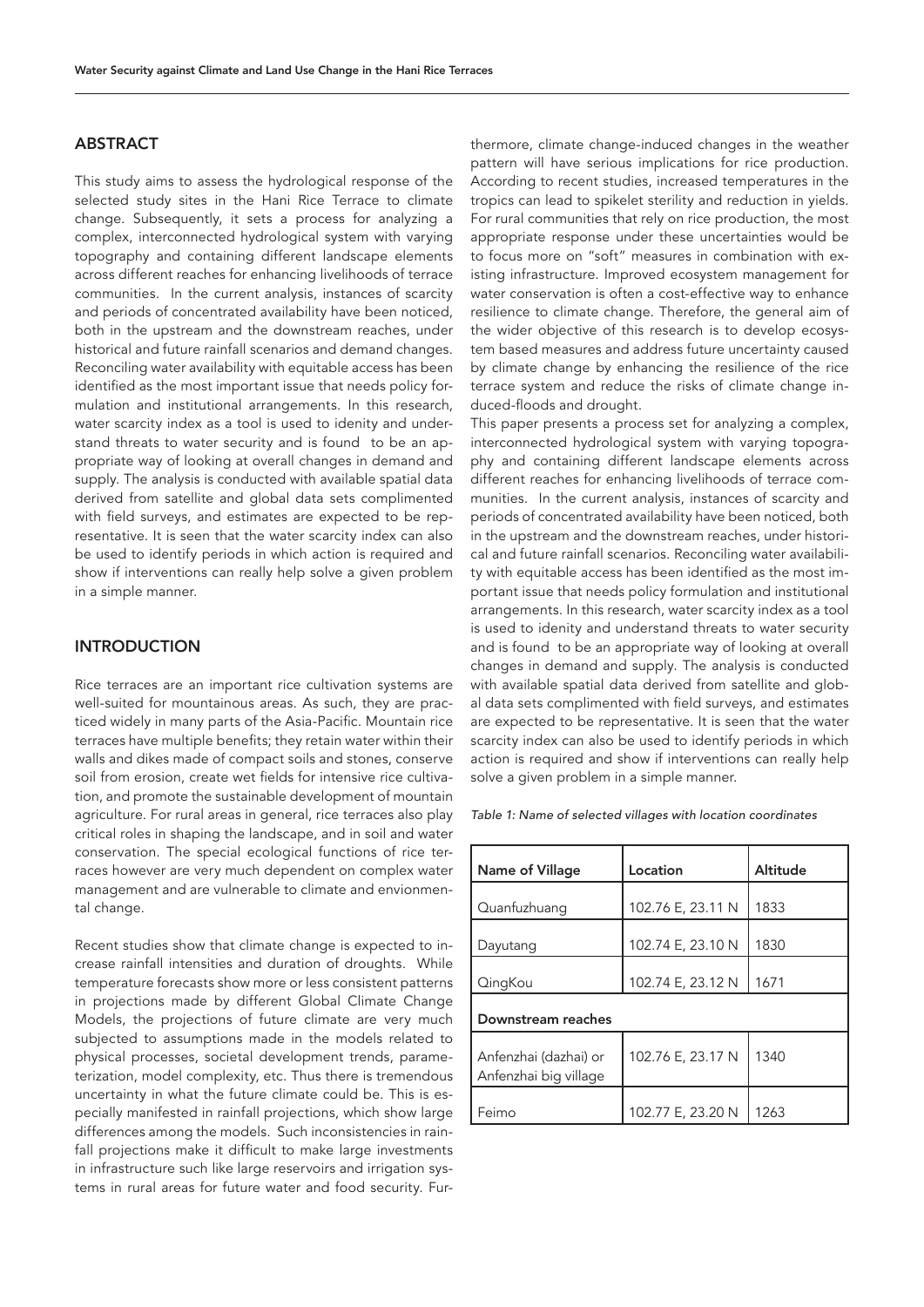# STUDY AREA

The rice terrace system located in the Yuanyang County of the Yunnan province in southwestern China includes the cultural landscape of the Honghe Hani Rice terraces, which was inscribed as a UNESCO world heritage site in 2013. A preliminary site visit to the area in 2014 showed that in addition to the issues mentioned above, the area also faced threats associated with access to water, and disparities existed within the different reaches and between the protected area and the other parts of the system further downstream. Field surveys conducted using structured guided questionnaires also elicited responses related to observed scarcity. A respondent from the Quanfuzhuang village mentioned that "the months of March and April were the months in which they observed water scarcity in their village". Also, during the Key Informant Interview with the village leader of the Dayutang village, the respondent mentioned that the water levels are low during the months of February and March. Regarding management of water sources, there was evidence of co-management by the farmers themselves in the upstream watershed, while the downstream watershed saw a more top-down approach, with the villages depending on the Government agencies and water supply company for their water needs. In both cases, there were questions related to ownership and development of water resources, especially in the upstream areas, especially related to headwater ownership.

There was a need to comprehensively assess the water availability and demand balance in the area, under historical and future scenarios and understand how the issue of access to water could be addressed, from the management and structural standpoints, in light of the social threats faced by the area and by reviewing the existing policies and management practices. The concept of water security was utilized describes the capacity of a population to safeguard sustain-*watersheds*able access to adequate quantities of water by preserving ecosystems in a climate of peace and political stability (United Nations University Institute for Water Environment and Health, 2013 pp1).

Yuan yang county is located between 22°49'N and 23°19'N and 102°27'E and 103°13'E, in the Yunnan province in south-western China (State Administration of Cultural Heritage of People's Republic of China 2013). The watersheds were delineated based on the selection of villages, three in the upstream reaches and two in the downstream reaches (see Table 1 and Figure 1). Landuse maps were created using Landsat 8 imagery for the area (Figure 2 and 3).

*Figure 1: Upstream and downstream watersheds with the village locations*



*Figure 2: Land use map for the upstream watershed*





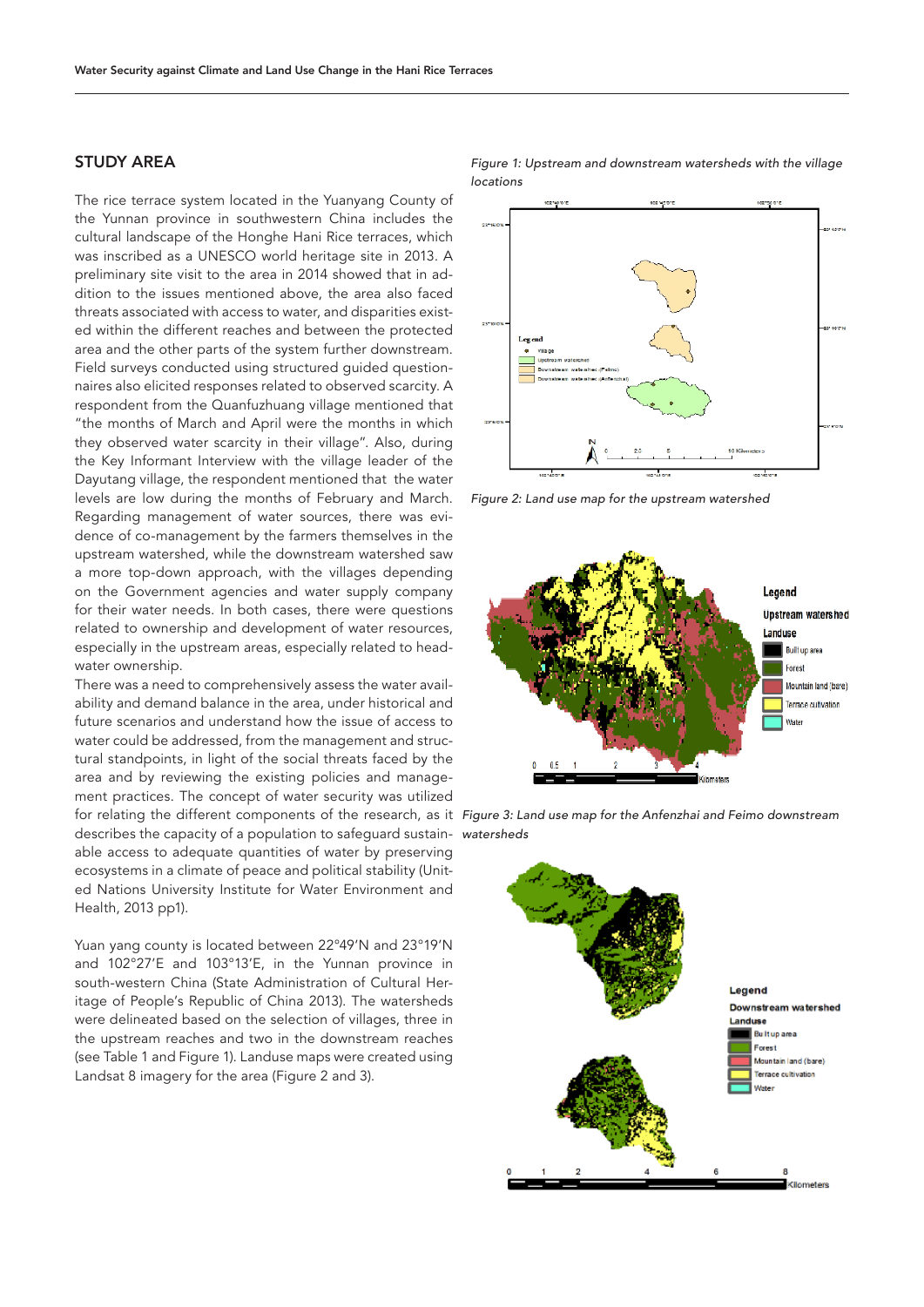## DATA COLLECTION AND RESULTS

# WATER AVAILABILITY AND DEMAND ESTIMA-TION

The Similar Hydrologic Element Response (SHER) model was used to assess the water availability in the upstream and downstream watersheds using precipitation data obtained from the Asian Precipitation Highly Resolved Observation Data Integration Towards Evaluation or APHRODITE database for 1998-2007. The average monthly precipitation based on the data from 1998-2007 shows peak rainfalls from May to July, while rain decreases during February-April period.

Calculation of water demand was done considering four major demand sectors, domestic, agriculture, livestock and tourism (specific to upstream watershed). Details regarding population numbers, migration patterns, growing seasons for major crops and livestock information were collected from the field using Key Informant Interviews with the village leaders (5) and

guided questionnaire surveys from farmers(9 upstream and 8 downstream) and restaurant owners(4 upstream) and water demand was calculated using national average per capita water consumption figure of 86 lpd ( United Nations Development Programme, 2006) and extrapolated to the populated portion of the built up area of the watershed.

An important distinction has to be made regarding calculation of water demand v/s water consumption or depletion. In this research, water demand has been considered in terms of water 'use', i.e. the end water requirements by sector are taken as a proxy for the measure of water withdrawn from the source. However, according to literature, water balance estimations require the measure of water depletion or consumption, i.e. the use or removal of water from a basin which renders it unavailable for further use (Molden, 1997). It includes losses due to evaporation, flows to sinks, incorporation into the produce (like plants) and even pollution in some cases. Since there was no way of measuring the exact withdrawals from the source, especially as there were multiple water sources in the watershed itself, and in such a dynamic setup, the difficulties associated with measuring/estimating each invidual component resulted in the use of modified demand for the purpose of this research.

#### a. Upstream Watershed

Considering the water distribution schematic of the area, in the upstream reaches, water from artificial private owned storage ponds are utilized to supplement the flow from the mountains during the dry season. These ponds were represented in the basin hydrological model as storage detention ponds with a capacity of 240 m3, which discharges during the 70th to 150th days of the year i.e. mid-March to mid-May. The resultant water availability shows a fairly distributed peak. The groundwater head is sensitive to the changes in the water availability, showing that the contribution of groundwater in this system is important and significant. This

can also be verified by looking at the contributions from surface and groundwater components towards the total water available (Figure 4).

Figure 4: Average per month contributions from surface flow and ground water flow towards the total water available in the *upstream watershed (1998-2007)*



For water demand estimation, domestic and livestock water requirements were calculated from the survey results . For agricultural water demand, Rice was considered as the major crop and the estimation was made using CROPWAT 8.0. Figure 5 shows the result of the overall demand calculation. It can be seen that February and March have the maximum demand due to the additional requirements generated from the tourism sector and the water needs for rice plantation, which increase the agricultural water needs.

*Figure 5: Overall demand assessment for the upstream watershed per month, for 1998-2007*



#### b. Downstream Watershed

Similar modelling was done for the downstream watershed, without considering supply from storage ponds. The peak was more pronounced in this scenario, with clear differences between dry and wet periods. The model results show a greater surface flow contribution during the wet season in this case, although the significance of groundwater component is reiterated (Figure 6). The demand analysis was also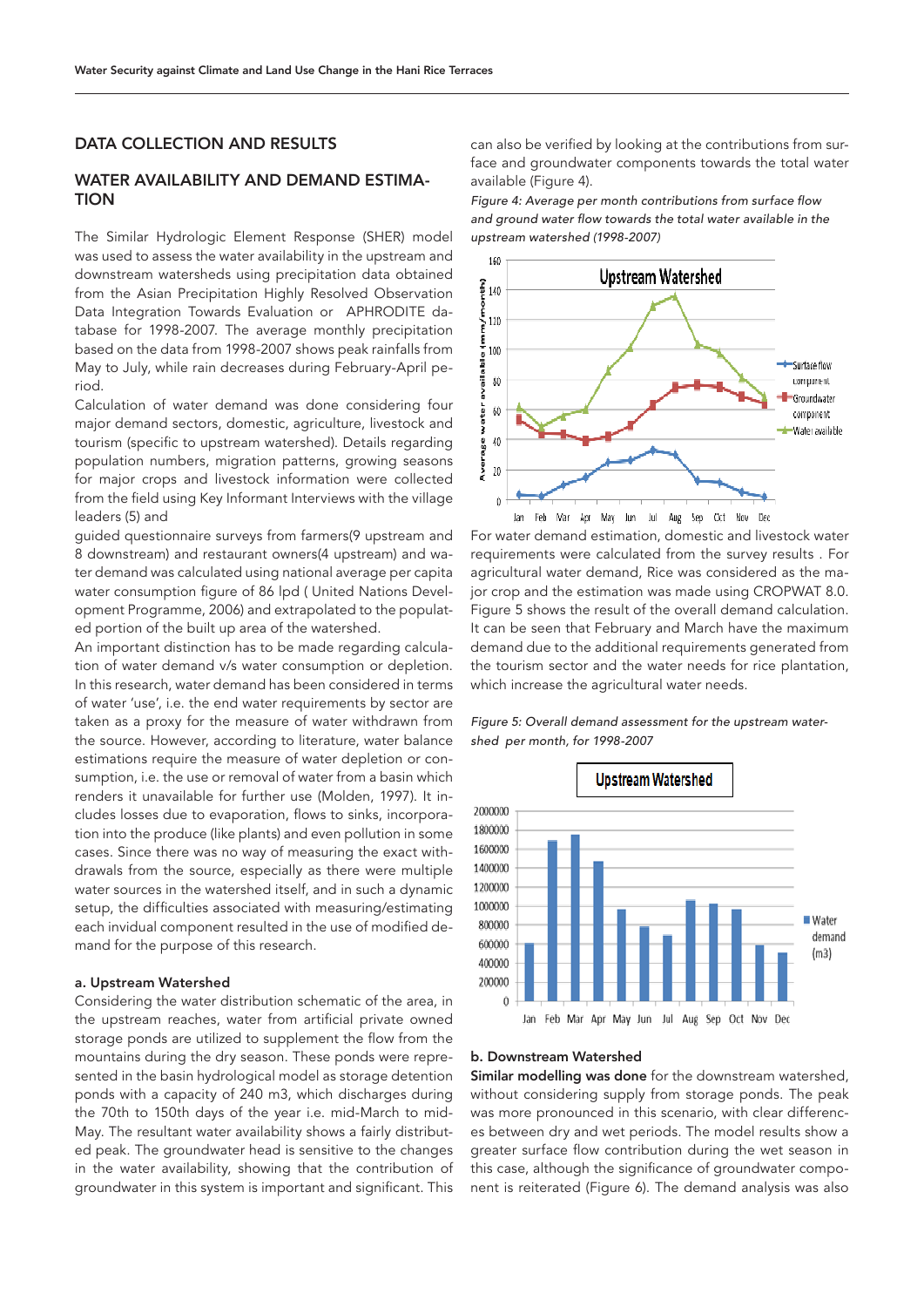done, in this case water demand from tourism was not considered (Figure 7).

Figure 6: Average per month contributions from surface flow and ground water flow towards the total water available in the down*stream watershed (1998-2007)*



*Figure 7: Overall demand assessment for the downstream watershed per month, for 1998-2007*



Water scarcity index (Rws) is given as the ratio of water withdrawals to the availability. The index values less than 0.1 indicate no scarcity, while values from 0.1-0.2 indicate moderate scarcity (Oki et al. 2001). In this study the withdrawals are estimated form the demand analysis and the availability from the hydrological model. The analysis shows a clear pattern in the upstream watershed, with the index values ranging from 0.1-0.2 during February-April indicating low to moderate scarcity, the same can be seen in the downstream reaches (see Figure 8a and b). Responses obtained from the field pointed that in the upstream reaches the people experience water shortage during February, March and April, which validates the above finding. However in the downstream areas, in addition to these three months, shortage was felt other times of the year too. As mentioned previously, the results are representative. it is important to note that availability does not guarantee access, especially in the downstream areas. Ensuring water security requires interventions at the structural and management levels.

atream and b. downstream watersheds *Figure 8 : Water demand and supply comparison in the a. up-*







Downscaled rainfall data was obtained from the CORDEX database (EC Earth model) for 2030-2040 for RCP 8.5 scenario, checked and corrected for bias and input in the model to estimate availability. Water demand was modified by considering increased per capita water consumption (100 LPD). The results are shown in Figure 9 a and b.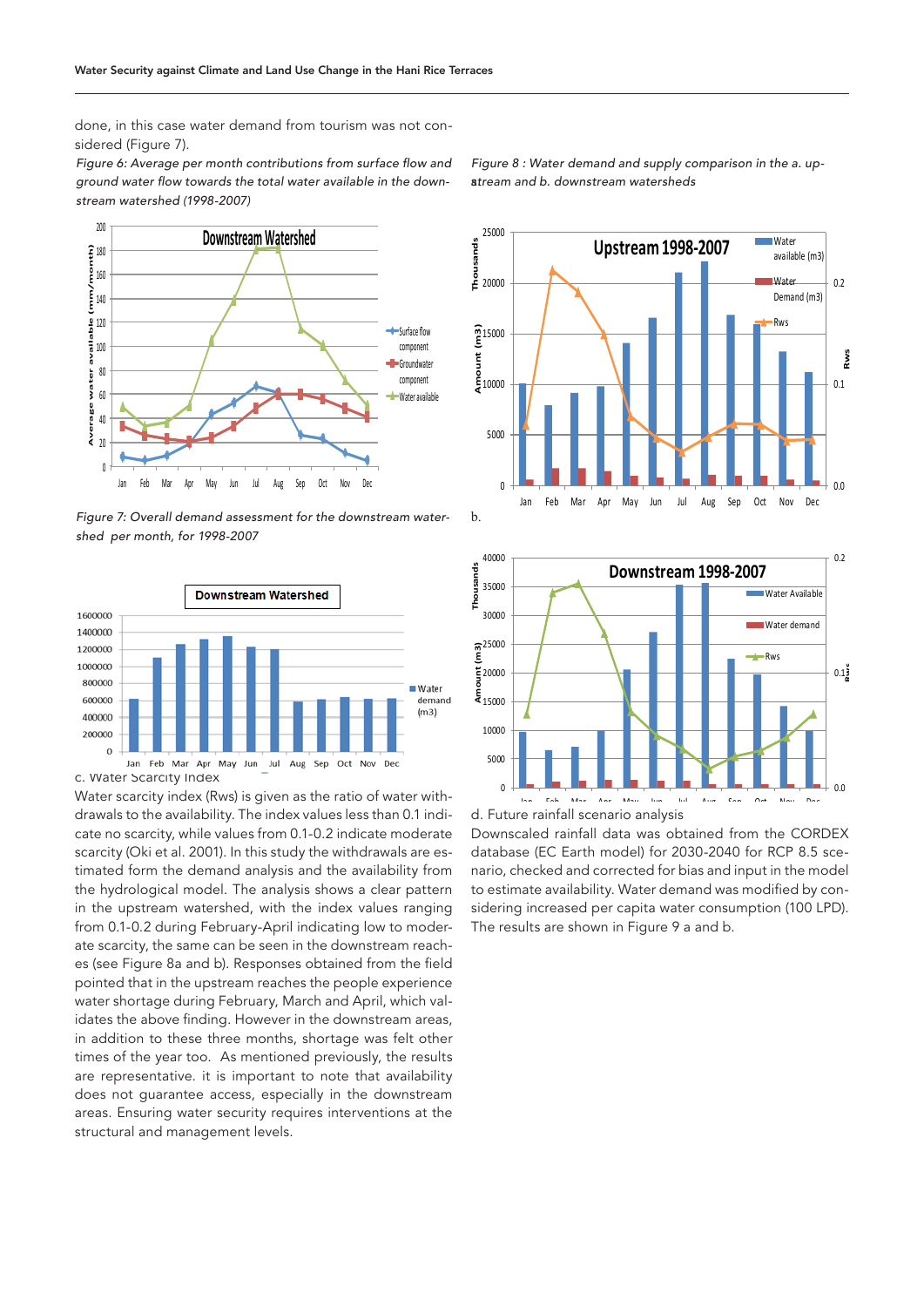$E$ igure 9; Water demand and supply comparison in the a. a. *upstream and b. downstream watersheds under future rainfall conditions (RCP 8.5) in 2030-2040*





The comparison of water scarcity index values point towards the fact that wet and dry periods are set to become more pronounced, even more so in the downstream watershed (see Figure 10a and b). In the upstream watershed, the effect of interventions was explored for the upstream watershed, by doubling the number of storage ponds upstream. It was seen that compared to the Rws under business as usual for 2030-2040, the Rws values with additional storage showed a relative dampening of scarcity during the dry period (Figure 11).

apstream and b. downstream watersheds under future rainfall 0.3 *Figure 10; Water demand and supply comparison in the a. conditions (RCP 8.5) in 2030-2040*







*Figure 11: Comparison of Rws values obtained for 98-07, future rainfall (2030-2040) and additional storage under future rainfall conditions (2030-2040)*